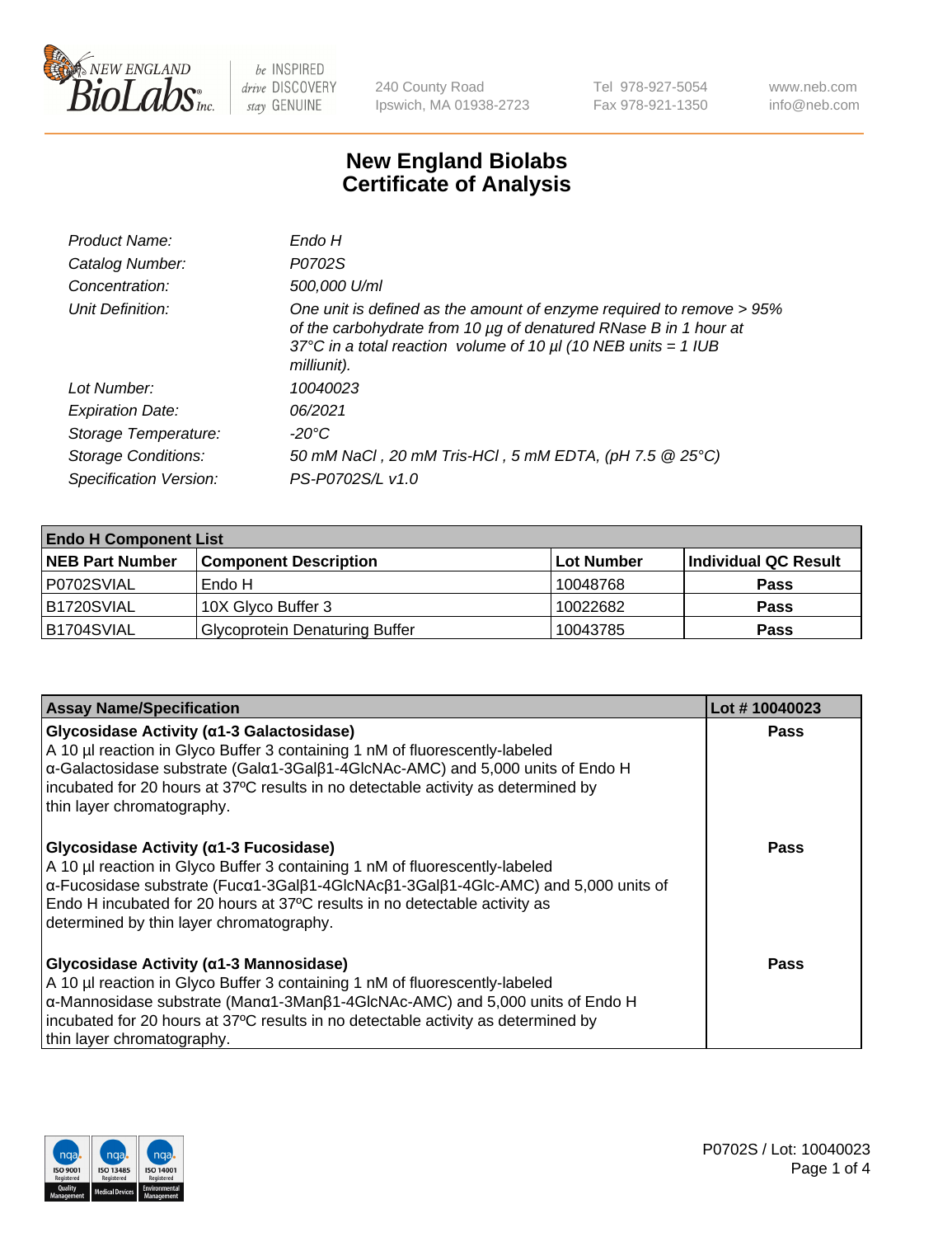

240 County Road Ipswich, MA 01938-2723 Tel 978-927-5054 Fax 978-921-1350

www.neb.com info@neb.com

| <b>Assay Name/Specification</b>                                                                                                                                                                                                                                                                                                                             | Lot #10040023 |
|-------------------------------------------------------------------------------------------------------------------------------------------------------------------------------------------------------------------------------------------------------------------------------------------------------------------------------------------------------------|---------------|
| Glycosidase Activity (α1-6 Galactosidase)<br>A 10 µl reaction in Glyco Buffer 3 containing 1 nM of fluorescently-labeled<br>α-Galactosidase substrate (Galα1-6Galα1-6Glcα1-2Fru-AMC) and 5,000 units of Endo H<br>incubated for 20 hours at 37°C results in no detectable activity as determined by<br>thin layer chromatography.                           | Pass          |
| Glycosidase Activity (α1-2 Fucosidase)<br>A 10 µl reaction in Glyco Buffer 3 containing 1 nM of fluorescently-labeled<br>α-Fucosidase substrate (Fucα1-2Galβ1-4Glc-AMC) and 5,000 units of Endo H incubated<br>for 20 hours at 37°C results in no detectable activity as determined by thin layer<br>chromatography.                                        | Pass          |
| Glycosidase Activity (α-Neuraminidase)<br>A 10 µl reaction in Glyco Buffer 3 containing 1 nM of fluorescently-labeled<br>α-Neuraminidase substrate (Neu5Acα2-3Galβ1-3GlcNAcβ1-3Galβ1-4Glc-AMC) and 5,000<br>units of Endo H incubated for 20 hours at 37°C results in no detectable activity as<br>determined by thin layer chromatography.                 | Pass          |
| Glycosidase Activity (α-N-Acetylgalactosaminidase)<br>A 10 µl reaction in Glyco Buffer 3 containing 1 nM of fluorescently-labeled<br>α-N-Acetylgalactosaminidase substrate (GalNAcα1-3(Fucα1-2)Galβ1-4Glc-AMC) and 5,000<br>units of Endo H incubated for 20 hours at 37°C results in no detectable activity as<br>determined by thin layer chromatography. | <b>Pass</b>   |
| Glycosidase Activity (α-Glucosidase)<br>A 10 µl reaction in Glyco Buffer 3 containing 1 nM of fluorescently-labeled<br>α-Glucosidase substrate (Glcα1-6Glcα1-4Glc-AMC) and 5,000 units of Endo H incubated<br>for 20 hours at 37°C results in no detectable activity as determined by thin layer<br>chromatography.                                         | <b>Pass</b>   |
| <b>Glycosidase Activity (PNGase F)</b><br>A 10 µl reaction in Glyco Buffer 3 containing 1 nM of fluorescently-labeled PNGase F<br>substrate (Fluoresceinated fetuin triantennary) and 5,000 units of Endo H incubated<br>for 20 hours at 37°C results in no detectable activity as determined by thin layer<br>chromatography.                              | Pass          |
| Glycosidase Activity (α1-6 Mannosidase)<br>A 10 µl reaction in Glyco Buffer 3 containing 1 nM of fluorescently-labeled<br>α-Mannosidase substrate (Μanα1-6Μanα1-6(Μanα1-3)Man-AMC) and 5,000 units of Endo H<br>incubated for 20 hours at 37°C results in no detectable activity as determined by<br>thin layer chromatography.                             | Pass          |

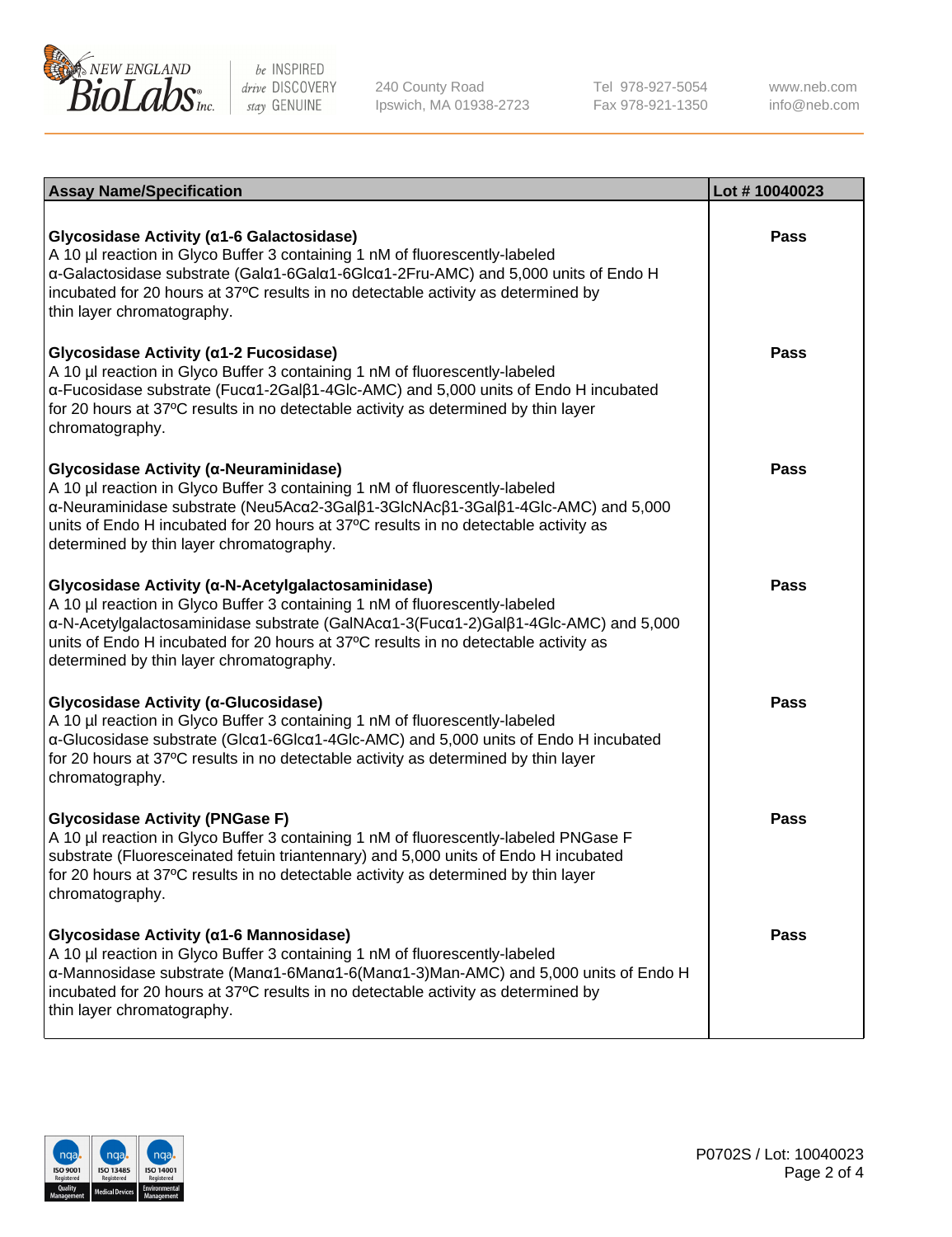

240 County Road Ipswich, MA 01938-2723 Tel 978-927-5054 Fax 978-921-1350 www.neb.com info@neb.com

| <b>Assay Name/Specification</b>                                                                                                                                                                                                                                                                                                                                      | Lot #10040023 |
|----------------------------------------------------------------------------------------------------------------------------------------------------------------------------------------------------------------------------------------------------------------------------------------------------------------------------------------------------------------------|---------------|
| Glycosidase Activity (β-Mannosidase)<br>A 10 µl reaction in Glyco Buffer 3 containing 1 nM of fluorescently-labeled<br>β-Mannosidase substrate (Manβ1-4Manβ1-4Man-AMC) and 5,000 units of Endo H incubated<br>for 20 hours at 37°C results in no detectable activity as determined by thin layer<br>chromatography.                                                  | Pass          |
| Glycosidase Activity (β-N-Acetylgalactosaminidase)<br>A 10 µl reaction in Glyco Buffer 3 containing 1 nM of fluorescently-labeled<br>β-N-Acetylgalactosaminidase substrate (GalNAcβ1-4Galβ1-4Glc-AMC) and 5,000 units of<br>Endo H incubated for 20 hours at 37°C results in no detectable activity as<br>determined by thin layer chromatography.                   | <b>Pass</b>   |
| Glycosidase Activity (β-N-Acetylglucosaminidase)<br>A 10 µl reaction in Glyco Buffer 3 containing 1 nM of fluorescently-labeled<br>β-N-Acetylglucosaminidase substrate (GlcNAcβ1-4GlcNAcβ1-4GlcNAc-AMC) and 5,000 units<br>of Endo H incubated for 20 hours at 37°C results in no detectable activity as<br>determined by thin layer chromatography.                 | <b>Pass</b>   |
| Glycosidase Activity (β-Xylosidase)<br>A 10 µl reaction in Glyco Buffer 3 containing 1 nM of fluorescently-labeled<br>β-Xylosidase substrate (Xylβ1-4Xylβ1-4Xylβ1-4Xyl-AMC) and 5,000 units of Endo H<br>incubated for 20 hours at 37°C results in no detectable activity as determined by<br>thin layer chromatography.                                             | <b>Pass</b>   |
| Glycosidase Activity (β1-3 Galactosidase)<br>A 10 µl reaction in Glyco Buffer 3 containing 1 nM of fluorescently-labeled<br>$\beta$ -Galactosidase substrate (Gal $\beta$ 1-3GlcNAc $\beta$ 1-4Gal $\beta$ 1-4Glc-AMC) and 5,000 units of Endo<br>H incubated for 20 hours at 37°C results in no detectable activity as determined by<br>thin layer chromatography.  | <b>Pass</b>   |
| Glycosidase Activity (β1-4 Galactosidase)<br>A 10 µl reaction in Glyco Buffer 3 containing 1 nM of fluorescently-labeled<br>$\beta$ -Galactosidase substrate (Gal $\beta$ 1-4GlcNAc $\beta$ 1-3Gal $\beta$ 1-4Glc -AMC) and 5,000 units of Endo<br>H incubated for 20 hours at 37°C results in no detectable activity as determined by<br>thin layer chromatography. | <b>Pass</b>   |
| <b>Protease Activity (SDS-PAGE)</b><br>A 20 µl reaction in 1X Glyco Buffer 3 containing 24 µg of a standard mixture of<br>proteins and a minimum of 5,000 units of Endo H incubated for 20 hours at 37°C,<br>results in no detectable degradation of the protein mixture as determined by<br>SDS-PAGE with Coomassie Blue detection.                                 | Pass          |
| <b>Protein Purity Assay (SDS-PAGE)</b>                                                                                                                                                                                                                                                                                                                               | Pass          |